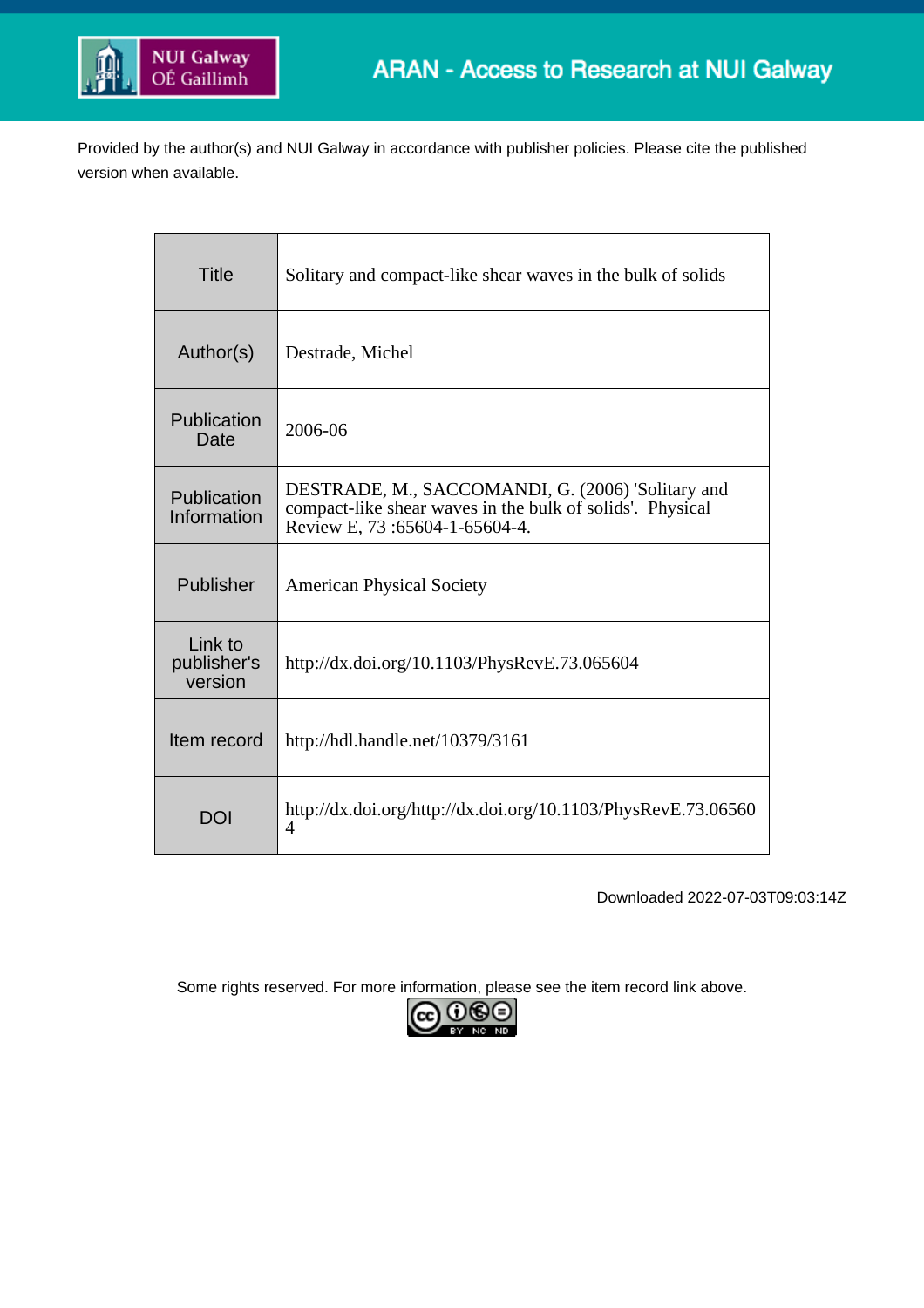## Solitary and compact-like shear waves in the bulk of solids

Michel Destrade[∗](#page-4-0)

Laboratoire de Modélisation en Mécanique UMR 7607, CNRS, Université Pierre et Marie Curie,4 place Jussieu, case 162, 75252 Paris Cedex 05, France

Giuseppe Saccomandi[†](#page-4-1)

Sezione di Ingegneria Industriale, Dipartimento di Ingegneria dell'Innovazione, Universit`a degli Studi di Lecce, 73100 Lecce, Italy.

(Dated: February 8, 2008)

We show that a model proposed by Rubin, Rosenau, and Gottlieb [J. Appl. Phys. 77 (1995) 4054], for dispersion caused by an inherent material characteristic length, belongs to the class of simple materials. Therefore, it is possible to generalize the idea of Rubin, Rosenau, and Gottlieb to include a wide range of material models, from nonlinear elasticity to turbulence. Using this insight, we are able to fine-tune nonlinear and dispersive effects in the theory of nonlinear elasticity in order to generate pulse solitary waves and also bulk travelling waves with compact support.

PACS numbers: 46,83.10,05.45.Yv

The emergence of significant solitary waves from the equations governing the motion of solids requires usually a fine balance between nonlinearity and dispersion. The first ingredient finds its natural source in the theory of finite, fully nonlinear, elasticity, but the source for the second is more elusive. Often, specific boundary conditions (such as: a thin film coated on a substrate, the finite interface between phases in an elastic composite material, the lateral dimensions of a rod with free surfaces, etc.) are used because they introduce a characteristic length, to be compared with the wavelength. For homogeneous infinite (bulk) solids, the presence of a microstructure is invoked, recording the presence of inherent material characteristic lengths due to, for instance: the atomic lattice cells in a metal, the grain size in an alloy, the persistence and contour length in a polymer, etc. (it is worth noting that a similar situation also occurs in fluid dynamics, when inherent characteristic lengths may be not ignored in models of turbulence.) Although the standard constitutive equations of continuum mechanics can accommodate large strains and nonlinear material responses, they do not in general include the effects of characteristic material lengths [\[1](#page-4-2)]. The introduction of such information in models of material behavior is a subtle and difficult problem [\[2\]](#page-4-3), and the modifications of the basic constitutive equations proposed in the literature are often unsatisfactory because they lead to physically unrealistic and mathematically ill-posed models [\[1,](#page-4-2) [3\]](#page-4-4). Finally, finding a simple connection between nonlinear and dispersive effects in material modeling is an interesting problem per se, because the balance between these two effects is at the origin of many fascinating phenomena, and in particular the propagation of solitons and compactons [\[4](#page-4-5)].

In 1987 Rosenau [\[5\]](#page-4-6) proposed a regularized functional expansion of the equations for the dynamics of dense lattices in order to yield the leading effect of dispersion due to a characteristic length, via a physically reasonable and mathematically tractable differential equation. One of the advantages of this equation over other micro-mechanical or nonlocal approaches is that it models dispersion without increasing the number of initial or boundary conditions of the usual wave equation. On the same pathway, a three-dimensional phenomenological continuum model of the Rosenau approach was proposed by Rubin, Rosenau, and Gottlieb (RRG) in 1995 [\[3\]](#page-4-4). One aim of this Letter is to put in perspective that latter model by showing that it is a special case of the theory of simple materials in the sense of Noll [\[6](#page-4-7)], hence generalizing the original idea of Rosenau to a large class of material behavior, from nonlinear elasticity to fluid turbulence. Another objective is to find a clear and direct way to balance nonlinearity and dispersion in order to generate solitary waves with compact support in solids. This balance is attained by relying solely on constitutive arguments, without any resort to reductive asymptotic expansions; it is then compared (favorably, as it turns out) with the results obtained by such methods.

Let the motion of a body be described by a relation  $x = x(X, t)$ , where x denotes the current coordinates of a point occupied by the particle of coordinates  $X$  in the reference configuration at time  $t$ . The deformation gradient  $F(X, t)$  and the spatial velocity gradient  $L(X, t)$ associated with the motion are defined by  $\mathbf{F} = \text{Grad } \mathbf{X}$ and  $\mathbf{L} = \text{grad } \mathbf{v} \; (\mathbf{v} = \partial \mathbf{x}/\partial t),$  respectively (in this Letter, grad and div denote respectively the gradient and divergence operators with respect to the current position x, and Grad and Div denote the corresponding operators with respect to  $X$ .) The mathematical theory of simple materials is well-grounded from the mathematical and thermomechanical points of view [\[6\]](#page-4-7); there, the Cauchy stress  $T$  is determined by the whole history of the deformation gradient,

<span id="page-1-0"></span>
$$
T = \mathcal{G}_{s=0}^{\infty} \left( \mathbf{F}(t-s) \right), \tag{1}
$$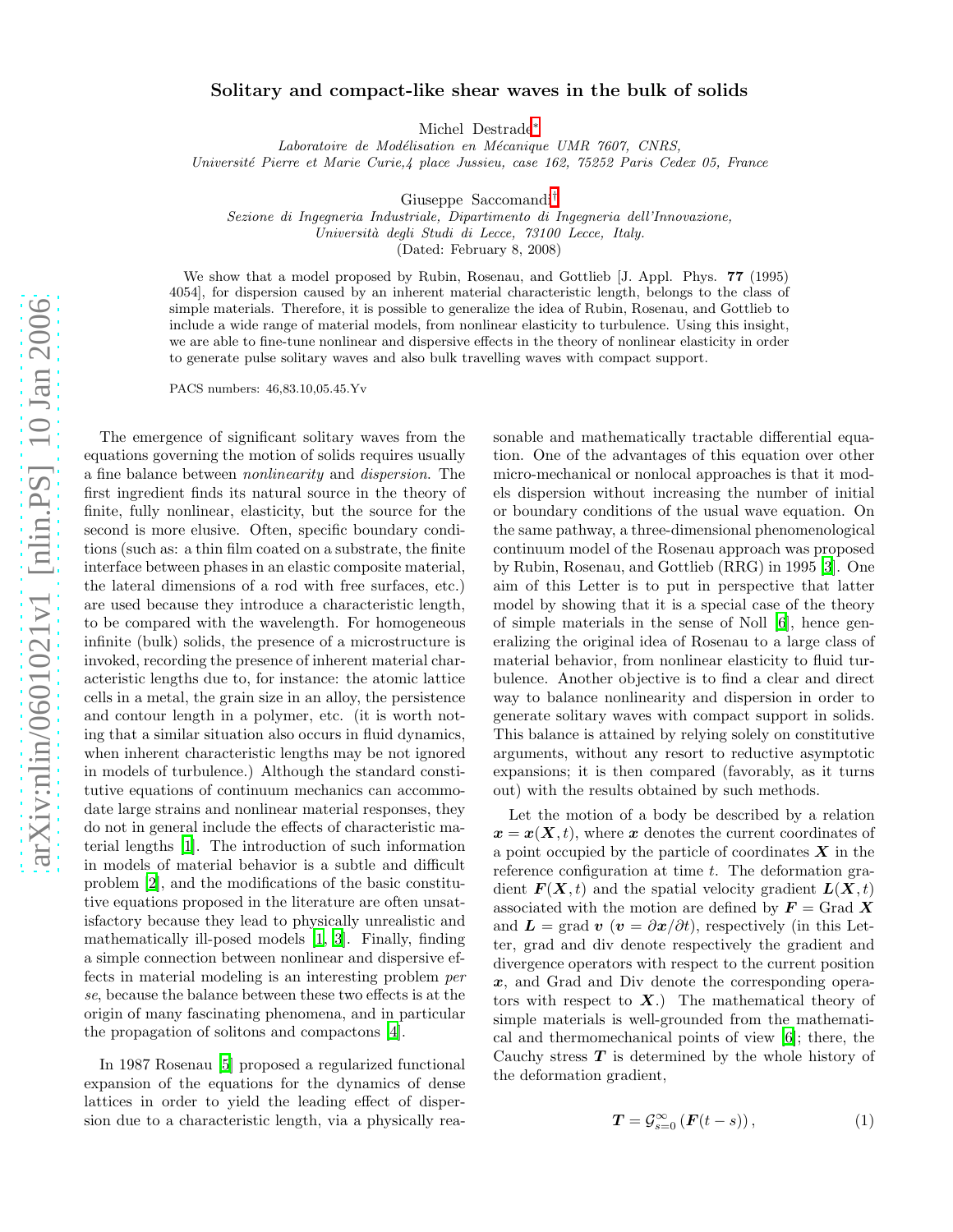where  $\mathcal G$  is the constitutive functional. We now summarize the RRG model, which itself follows the axiomatic approach to continuum mechanics introduced by Green and Naghdi [\[8\]](#page-4-8). Let us introduce the specific entropy per unit mass  $\eta$ , the specific rate of internal production of entropy  $\xi$ , the entropy flux per unit of present area  $p$ , and the specific Helmholtz free energy  $\psi$ . The set  $\{\eta, \xi, p, \psi, T\}$  must satisfy, for all possible thermomechanical process, the restrictions coming from the balance of angular momentum, the energy equation, and from a suitable statement of the second law of thermodynamics. The central idea of Rubin et al. [\[3\]](#page-4-4) is to add terms  $\{\psi_2, T_2\}$ , modeling material dispersion, to the Cauchy stress tensor and the free energy:  $T = T_1 + T_2$ ,  $\psi = \psi_1 + \psi_2$ , say, while the other quantities  $\{\eta, \xi, p\}$  and the associated constitutive equations stay unchanged. They show that the balance of angular momentum and the energy equation then lead to  $T_2 = T_2^T$  and

<span id="page-2-1"></span><span id="page-2-0"></span>
$$
\rho \dot{\psi}_2 - \mathbf{T}_2 \cdot \mathbf{D} = 0, \tag{2}
$$

respectively, where  $\rho$  is the mass density per unit volume, a superposed dot denotes the material time derivative (at X fixed), and  $\mathbf{D} = (\mathbf{L} + \mathbf{L}^T)/2$  is the stretching tensor. Further, the RRG model considers that  $\psi_2$  is a singlevalued function:  $\psi_2 = \psi_2(\delta)$ , where  $\delta \equiv \mathbf{D} \cdot \mathbf{D}$  is an isotropic invariant; then from [\(2\)](#page-2-0) follows that

$$
T_2 = \rho \psi_2'(\delta) \left[ \text{grad } \dot{v} + (\text{grad } \dot{v})^T + 2L^T L - 4D^2 \right]. \tag{3}
$$

<span id="page-2-2"></span>Our first result is to show that  $T_2$  is a special case of the Cauchy stress  $\sigma$  associated with those non-Newtonian simple fluids denoted in the literature as second-grade fluids  $[6, 7]$  $[6, 7]$  $[6, 7]$  $[6, 7]$ ,

$$
\boldsymbol{\sigma} = \nu \boldsymbol{A}_1 + \alpha_1 \boldsymbol{A}_2 + \alpha_2 \boldsymbol{A}_1^2, \tag{4}
$$

where  $\nu$  is the classical Newtonian viscosity,  $\alpha_1$ ,  $\alpha_2$  are the microstructural coefficients (which may be taken as constants or as functions, for example of  $\delta$ , and the first two Rivlin-Ericksen tensors  $A_1$ ,  $A_2$  are defined by:  $A_1 =$  $2D, A_2 = \dot{A}_1 + A_1 L + L^T A_1$ . Indeed, recall that  $L =$  $(\text{Grad } v)F^{-1} = \dot{F}F^{-1}$ , from which follows that

$$
\dot{L} = (\text{Grad } \dot{v})F^{-1} + LF(F^{-1}) = \text{grad } \dot{v} - L^2, \quad (5)
$$

(where the last equality comes from the material time derivative of the identity  $\boldsymbol{F} \boldsymbol{F}^{-1} = 1$ . Substituting into  $\dot{A}_1 = \dot{L} + \dot{L}^T$  and into the definition of  $A_2$ , we find that the tensors [\(3\)](#page-2-1) and [\(4\)](#page-2-2) coincide when  $\nu = 0$  and  $\alpha_1(\geq 0) = -\alpha_2 = \rho \psi'_2$ . We conclude that when  $T_1$  is in the material class [\(1\)](#page-1-0) then the total Cauchy stress tensor  $T = T_1 + T_2$  of the corresponding RRG model is also that of a simple material. This observation has many interesting consequences. For example, if  $p$  is the Lagrange multiplier associated with the constraint of incompressibility (det  $\mathbf{F} = 1$ , tr  $\mathbf{D} = 0$ ), then the classical choice of the Navier-Stokes stress tensor  $T_1 = -p1 + \nu D$  for

the RRG model leads to those incompressible homogeneous fluids of second grade for which  $\alpha_1 + \alpha_2 = 0$ . We note that the equations of motion associated with those fluids, in the general and some special case, have been found [\[9](#page-4-10)] to coincide with the equations derived by other means (asymptotic expansions, Lagrangian means, average Euler equation, etc.) in several models of turbulence and shallow water theory [\[10\]](#page-4-11). It is now clear that the presence of the RRG characteristic length is the reason of such connections.

Let us consider the case of the RRG model when  $T_1$ corresponds to a hyperelastic, incompressible, isotropic solid [\[6\]](#page-4-7),

$$
T_1 = -p1 + 2(\partial \Sigma / \partial I_1)B - 2(\partial \Sigma / \partial I_2)B^{-1}.
$$
 (6)

Here  $\boldsymbol{B} = \boldsymbol{F} \boldsymbol{F}^T$ , and  $\Sigma = \Sigma(I_1, I_2)$  is the strain energy density, a function of the invariants  $I_1 = \text{tr } B$  and  $I_2 = \text{tr } \mathbf{B}^{-1}$ . Then the RRG model is a special case of the so-called solid of second grade [\[11](#page-4-12), [12\]](#page-4-13). A rectilinear shearing motion is defined by

$$
\mathbf{x} = [X + u(Y, t)] \, \mathbf{e}_1 + Y \mathbf{e}_2 + Z \mathbf{e}_3,\tag{7}
$$

where  $(e_1, e_2, e_3)$  is a fixed orthonormal triad. Then  $\mathbf{B} =$  ${\bf 1} + u_Y^2{\bm e}_1\otimes {\bm e}_1 + u_Y({\bm e}_1\otimes {\bm e}_2 + {\bm e}_2\otimes {\bm e}_1), \, {\bm B}^{-1} = {\bf 1} + u_Y^2{\bm e}_2\otimes {\bm e}_2.$  $e_2 - u_Y(e_1 \otimes e_2 + e_2 \otimes e_1), A_1 = u_{Yt}(e_1 \otimes e_2 + e_2 \otimes e_1),$ and  $A_2 = u_{Ytt}(e_1 \otimes e_2 + e_2 \otimes e_1) + 2u_{Yt}^2 e_2 \otimes e_2$ . Also,  $I_1 = I_2 = 3 + u_Y^2$  and  $\delta = u_{Yt}^2$ . The equations of motion in the absence of body forces (div  $\mathbf{T} = \rho \dot{\mathbf{v}}$ ) reduce to the three scalar equations [\[12](#page-4-13)]:

$$
-\frac{\partial p}{\partial X} + \frac{\partial T_{12}}{\partial Y} = \rho \frac{\partial^2 u}{\partial t^2}, \quad \frac{\partial T_{22}}{\partial Y} = 0, \quad -\frac{\partial p}{\partial Z} = 0, \quad (8)
$$

for which we used [\(3\)](#page-2-1), or its equivalent form:  $T_2 =$  $\rho \psi_2' (A_2 - A_1^2)$ . The third equation gives  $p = p(X, Y, t)$ and then the cross-differentiation of the first and second equations leads to  $p(X, Y, t) = -2\Sigma_2 u_Y^2 + \rho \psi_2' u_{Yt}^2 +$  $p_1(t)X + p_0(t)$ , where  $p_0$ ,  $p_1$  are arbitrary functions of t alone and  $\Sigma_i$  is the partial derivative of  $\Sigma$  with respect to  $I_i$ . We are left with a single determining equation for the displacement  $u(Y, t)$ :  $p_1 + [2(\Sigma_1 + \Sigma_2)u_Y + \rho \psi'_2 u_{Ytt}]_Y =$  $\rho u_{tt}$  or, taking the derivative with respect to Y, a single equation for the *strain*  $U \equiv u_Y$ ,

<span id="page-2-3"></span>
$$
\left[\hat{\mu}U + \hat{\beta}U_{tt}\right]_{YY} = \rho U_{tt}, \,\hat{\mu} = 2(\Sigma_1 + \Sigma_2), \,\hat{\beta} = \rho \psi_2'. \tag{9}
$$

Here  $\hat{\mu} = \hat{\mu}(U^2) > 0$  is the generalized shear modulus of nonlinear elasticity  $[13, 14]$  $[13, 14]$ ; it is a constant (Lamé's second constant) in linear elasticity, and also in nonlinear elasticity for the special cases of the neo-Hookean ("geometric" nonlinearity) and of the Mooney-Rivlin ("geometric" and "physical" nonlinearities) forms of the strain energy  $W = C_{10}(I_1 - 3), C_{10}(I_1 - 3) + C_{01}(I_2 - 3)$ , respectively). However in general, a nonlinear constitutive equation for the solid yields a non-constant  $\hat{\mu}$ ; similarly,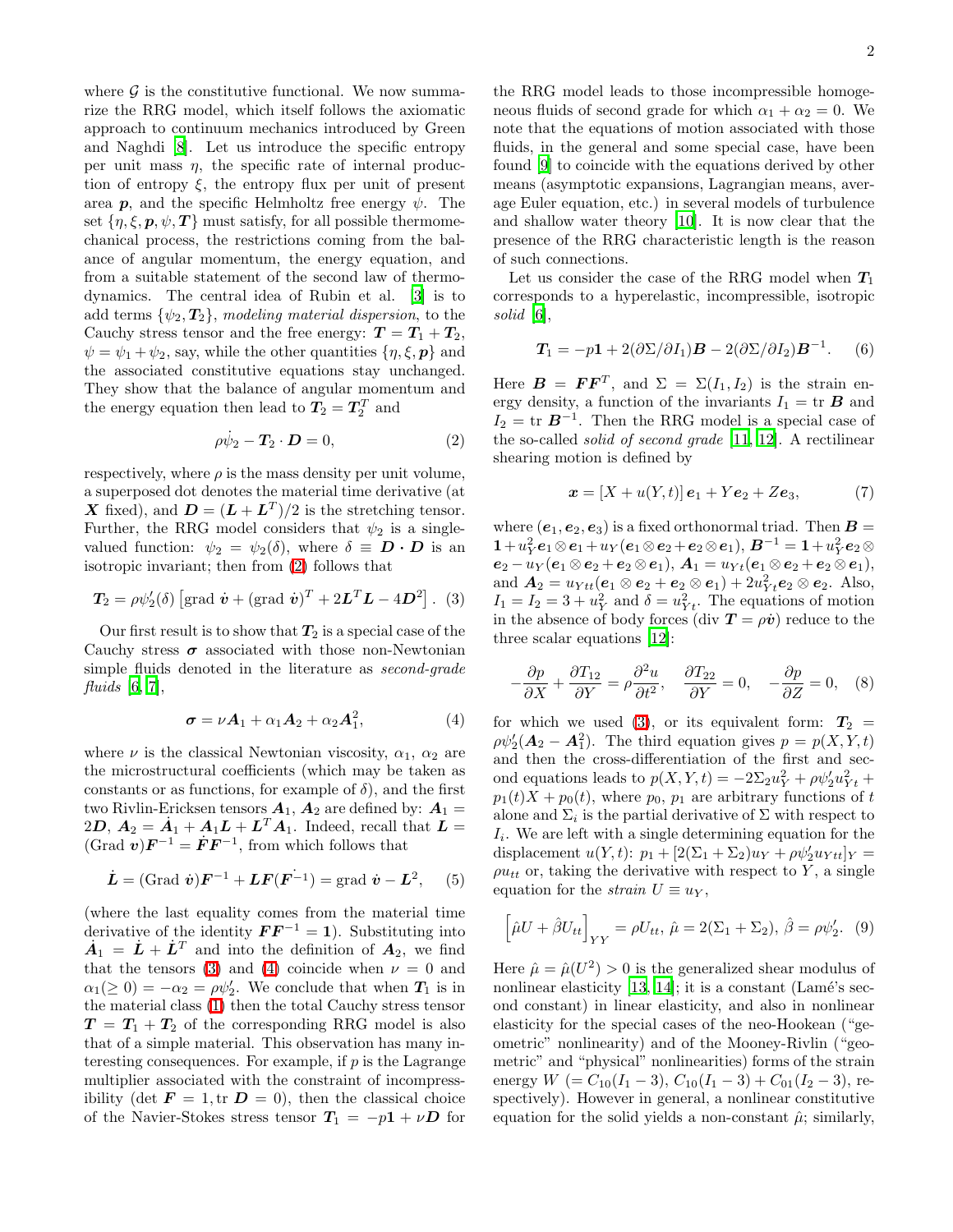

FIG. 1: Profile of the solitary wave when  $\rho c^2 / \mu_0 = 1.1$  (thick curve), 2 (thin curve), 3 (dashed curve).

a general dispersive material behavior is attested by a non-constant function  $\hat{\beta} = \hat{\beta}(U_t^2) > 0$  (the case where  $\hat{\mu}$ and  $\hat{\beta}$  are both constants is considered elsewhere [\[12\]](#page-4-13)). To illustrate some features of the RRG model, we make the following constitutive choices:  $\hat{\mu}(U^2) = \mu_0 + \mu_1 U^2$ and  $\hat{\alpha}(U_t^2) = \rho(\beta_0 + \beta_1 U_t^2)$ , where  $\mu_0 > 0$  is the infinitesimal shear modulus of the solid. We seek a travelling wave solution:  $U = V(\xi)$ ,  $\xi = Y - ct$ , with drop boundary conditions:  $V^{(n)}(\pm \infty) = 0, n \ge 0$ . Then successive integrations of the reduced governing equation lead to

$$
\rho c^4 \beta_1 (V')^4 + 2\rho c^2 \beta_0 (V')^2 + [\mu_1 V^2 - 2(\rho c^2 - \mu_0)]V^2 = 0.
$$
\n(10)

For a linear variation of the dispersion free energy  $\psi_2$ with the isotropic invariant  $\delta = \mathbf{D} \cdot \mathbf{D}$ , we have  $\beta_1 = 0$ and the following solitary wave solution:

<span id="page-3-2"></span>
$$
V(\xi) = \sqrt{2\frac{\rho c^2 - \mu_0}{\mu_1} \text{sech}\sqrt{\frac{\rho c^2 - \mu_0}{\rho c^2}} \frac{\xi - \xi_0}{\sqrt{\beta_0}}},\qquad(11)
$$

where  $\xi_0$  is arbitrary. This wave is supersonic with respect to the speed of an infinitesimal shear wave but  $c$  is otherwise arbitrary. Figure 1 shows its profile for several values of  $\rho c^2/\mu_0$ .

Now, we know from previous results [\[15\]](#page-4-16) that [\(10\)](#page-3-0) has no compact-like solutions when  $\beta_0 \beta_1 \neq 0$ . On the other hand, when  $\beta_0 = 0$ ,  $\beta_1 \neq 0$ , it is of the form

<span id="page-3-1"></span>
$$
(V')^4 = (\gamma_0 - \gamma_1 V^2)V^2, \tag{12}
$$

(where  $\gamma_0 = 2(\rho c^2 - \mu_0)/(\rho c^4 \beta_1)$  and  $\gamma_1 = \mu_1/(\rho c^4 \beta_1)$ ), the right hand-side of which has a double zero (at  $V = 0$ ) and two simple zeros (at  $V = \pm \sqrt{\gamma_0/\gamma_1}$ ). This observation alone is sufficient to conclude that  $(12)$  admits a compact wave solution. As it happens, [\(12\)](#page-3-1) can be integrated in terms of special functions. Indeed, introducing the hypergeometric function  $Hyp_2F_1[a, b, c, z]$ , solution to the second-order linear differential equation  $z(1-z)y'' + [c - (a+b+1)z]y' - aby = 0$ , we find the



FIG. 2: Profile of the compact wave.

following identity,

$$
\int (u^2 - u^4)^{-1/4} du = 2(u^2)^{1/4} \text{Hyp}_2 \text{F}_1 \left[ \frac{1}{4}, \frac{1}{4}, \frac{5}{4}, u^2 \right].
$$
\n(13)

We call  $\mathcal{I}(u)$  that function and observe that it is defined on the interval  $0 \le u \le \pi/\sqrt{2}$ , where it increases in a monotone way from 0 to 1. Then we manipulate [\(12\)](#page-3-1) to give

$$
\sqrt{\gamma_1/\gamma_0}V(\xi) = \mathcal{I}^{-1}[\gamma_1^{1/4}(\xi - \xi_0)],\tag{14}
$$

<span id="page-3-0"></span>where  $\xi_0$  is arbitrary. Hence we can build a weak solution with *finite* support measure  $\sqrt{2}\pi\gamma_1^{-1/4}$ , defined by:

$$
\sqrt{\gamma_1/\gamma_0}V(\xi) = \mathcal{I}^{-1}(\gamma_1^{1/4}\xi) \qquad \text{on } [0, \pi/a],
$$
  
=  $\mathcal{I}^{-1}[\gamma_1^{1/4}(\sqrt{2}\pi - \xi)] \quad \text{on } [\pi/a, \sqrt{2}\pi/a],$  (15)

and zero *everywhere else*, see Figure 2. (Here  $a =$  $(4\gamma_1)^{1/4}$ ). This wave shares some characteristics with the solitary wave [\(11\)](#page-3-2): it is supersonic, its amplitude is proportional to  $\sqrt{\gamma_0/\gamma_1} = \sqrt{2(\rho c^2 - \mu_0)/\mu_1}$ , growing with the speed; in contrast, its width evolves as  $\gamma_1^{-1/4}$ , which is proportional to c. We emphasize that this compact wave is derived solely on the basis of constitutive arguments, by taking the generalized shear modulus  $\hat{\mu}$ linear in the squared shear (nonlinear effect) and the free energy density  $\psi_2$  proportional to  $\delta^2$  (dispersive effect). Previous attempts at finding compact waves relied on ad hoc asymptotic reductive approaches [\[16\]](#page-4-17) and to the best of our knowledge, a bulk compact wave has never been generated in the framework of nonlinear elasticity [\[1](#page-4-2), p. 91]

Finally we look at reductive asymptotic expansions of the strain equation of motion [\(9\)](#page-2-3). We consider that the generalized shear modulus is slightly nonlinear,  $\hat{\mu} =$  $\mu_0(1 + \epsilon U^2)$  where  $\epsilon$  is a small parameter, and that the dispersion is also of order  $\epsilon$ : for instance, when  $\psi_2$  is linear in  $\delta$ , we take:  $\hat{\beta} = 2(\rho a^2)\epsilon$ , where a is a constant with the dimensions of a length. With the stan